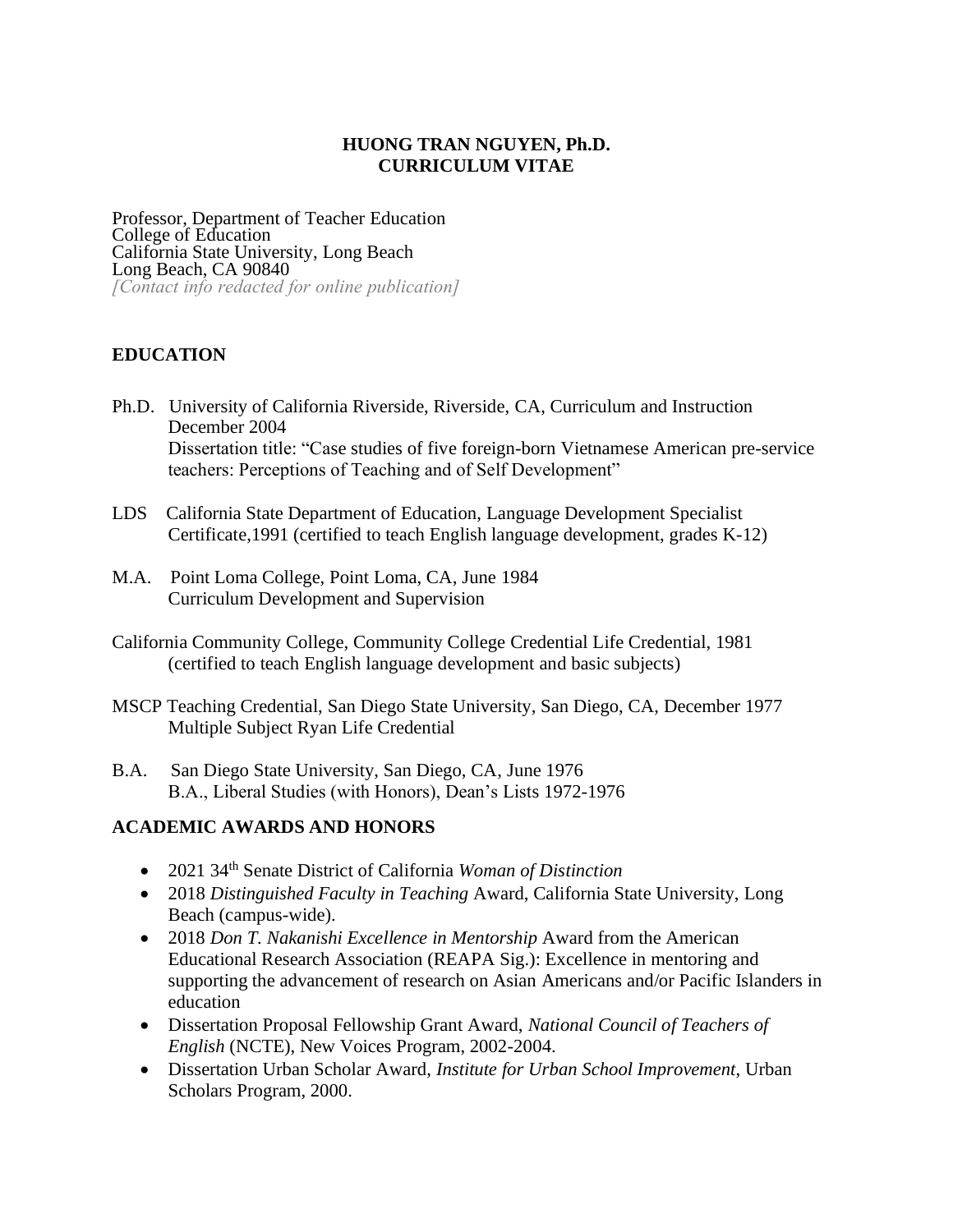• 1994 Outstanding (national) Teacher of the Year and 1994 Outstanding (national) Teacher in Foreign Languages and English as a Second Language, The American Teacher Awards (sponsored by the Disney Company).

### **PROFESSIONAL POSITIONS**

Professor and Interim Chair, Teacher Education Department, CSULB, Aug. 2018-Aug. 2019

Professor, Teacher Education Department, CSULB, Aug. 2016

Associate Professor, Teacher Education Department, CSULB, Aug. 2010- July 2016

Assistant Professor, Teacher Education Department, CSULB, Jan. 2005-July 2010

Full-Time Lecturer, Teacher Education Department, CSULB, Aug. 2003-Dec. 2004

Distinguished Teacher in Residence, Teacher Education Department, CSULB, Aug. 1998-July 2003.

### **FUNDED GRANTS**

**PI,** *Secondary Teachers for English Learner Integration* (STEELI) Professional Development grant, 1.5 million U.S. Department of Education funded, 2007-2012. Seventy five (75) content faculty (tenured, tenure-track, and adjunct) across 5 colleges and 11 departments within CSULB participated in the project to better prepare secondary teacher candidates for working with English language learners in urban school contexts.

## **PUBLICATIONS Invited Book Chapters**

- **Nguyen**, H. T. (2018, invited book chapter) Preparing Prospective Teachers for Teacher Leadership in a Pluralistic Society (Ch. 1, pp. 1-16). *The Diversity, Equity, and Social Justice Handbook for Practicing Educators: Leadership. Lanham, MD: by Roman and* Littlefield.
- Gomez-Zwiep, S., Benken, B., **Nguyen**, H. T., & Hakim-Butt, K. (2013). Bridging barriers between higher education and K-12 settings: A collaborative professional development model for improving secondary English learner instruction. In J. Nagle (Ed.), *English Learner Instruction through Collaboration and Inquiry in Teacher Education* (Ch. 8, pp. 137–155). Charlotte, NC: Information Age Publishing.

### **Peer-Reviewed and Editor-Reviewed Journal Articles**

Hsieh, B. & **Nguyen**, H.T. (2021). Coalitional resistance: Challenging racialized and gendered oppression in teacher education. *Journal of Teacher Education*, *72*(3) 355–367.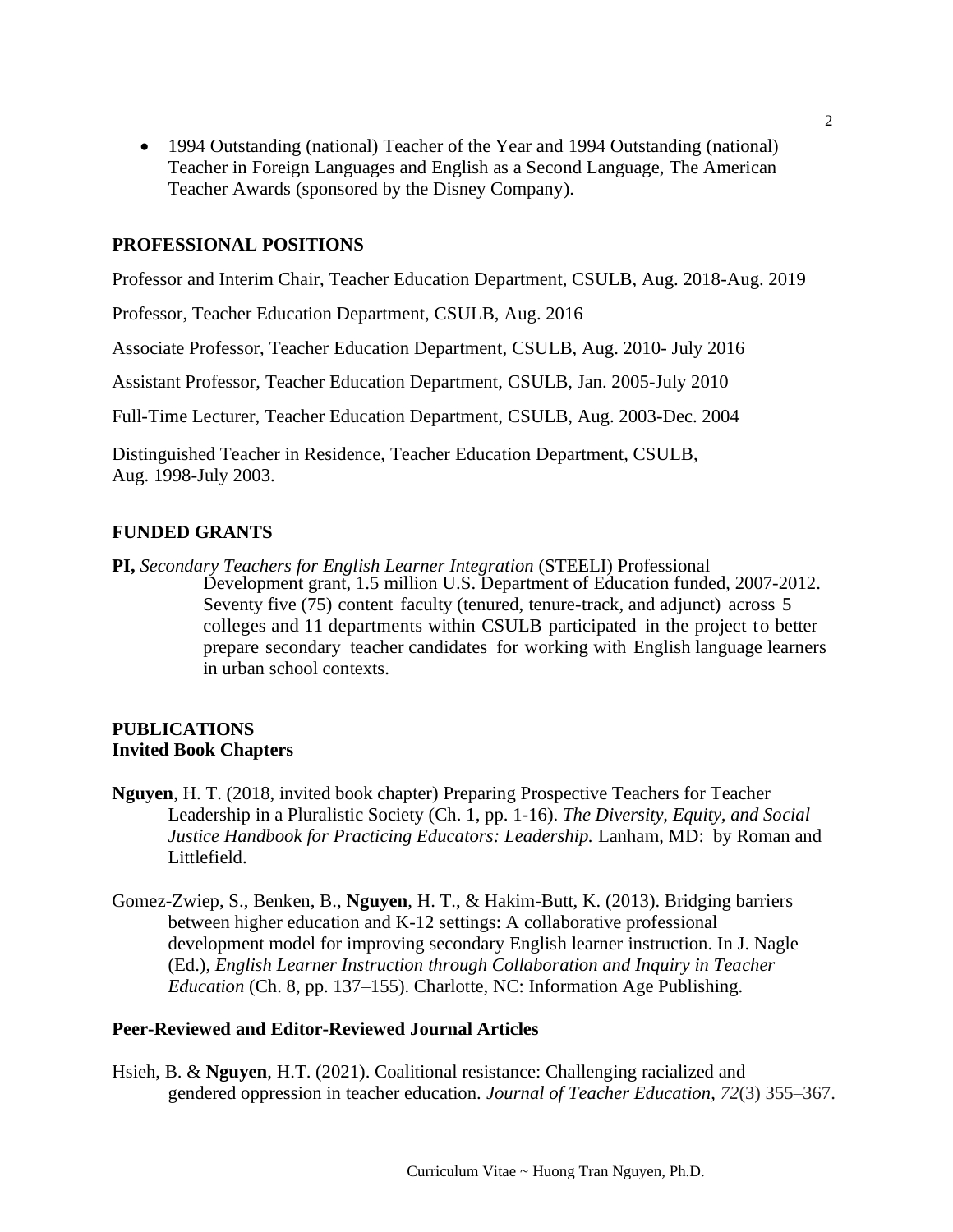- Hsieh, B. & **Nguyen**, H.T. (Summer, 2020). Identity-informed mentoring to support acculturation of female faculty of color in higher education: An Asian American female mentoring relationship case study. *Journal of Diversity in Higher Education*, *13*(2), 169- 180.
- **Nguyen**, H.T. (Spring, 2020). Designing meaningful learning experiences for Vietnamese American students (invited article, editor-reviewed). *National Association for Bilingual Education, 44*(1), 15-17.
- Seward, T. & **Nguyen**, H. T. (2019). The digital imperative in the 21st century classroom: Rethinking the reciprocity of collaboration. *Issues in Teacher Education,* 80-98.
- Hsieh, B., & **Nguyen**, H. T. (2015, Winter). Co-teaching, co-leading, co-learning: Reflection on the co-teaching model in practicum. *Teaching and Learning in Higher Education, 14.* Available at [http://teachingandlearningtogether.blogs.brynmawr.edu.](http://teachingandlearningtogether.blogs.brynmawr.edu/)
- **Nguyen**, H. T., Benken, B., & Zwiep, S., Hakim-Butt, K. (2013). Teaching and learning in higher education: Enhancing faculty's preparation of prospective secondary teacher candidates for instructing English language learners. *International Journal of Teaching and Learning in Higher Education, 25*(3), 305-315*.*
- **Nguyen**, H. T. & Watanabe, M. (September, 2013). Using visual supports to teach English language learners in physical education. *Journal of Physical Education, Recreation & Dance*, *84*(8), pp. 46-53. Available at
- **Nguyen**, H. T. & Cortes, M. (October, 2013). Teaching mathematics to ELLs practical research-based methods and strategies, *Childhood Education: Focus on Middle School, 89*(6), 392-395.
- **Nguyen**, H. T. (Winter, 2012). Culturally and linguistically diverse students with giftedness: How teachers and parents can support their academic and social needs. *Multicultural Education*, *19*(2), 10-17.
- **Nguyen**, H. T. (Spring, 2012). General education and special education teachers collaborate to support English language learners with learning disabilities. *Issues in Teacher Education, 21(1),* 127-152.
- **Nguyen**, H. T. (November, 2012). What role do race, ethnicity, language and gender play in the teaching profession? *Race, Ethnicity and Education, 15*(5), 653-681.
- Colburn, A., & **Nguyen**, H. T. (2012). Every word you speak: Helping English language learners swim in the science language stream. *The Science Teacher, 79*(4), 58-61.

Galvan, C., **Nguyen**, H. T., & Williams, E. (Spring, 2011). Teaching and assessing English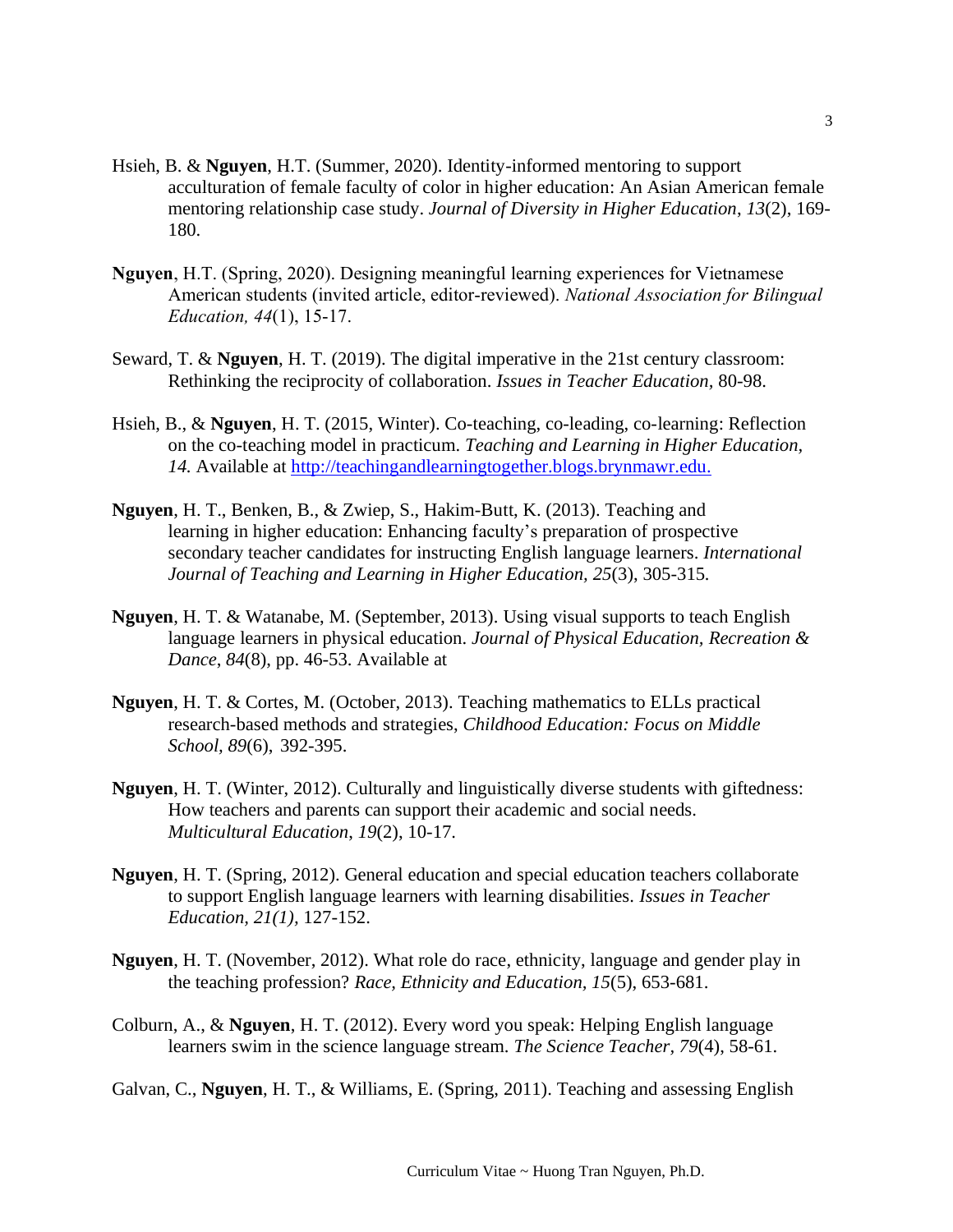language learners in physical education. *California Association for Health, Physical Education, Recreation and Dance, 73*(3), 48-51.

- **Nguyen**, H. T. (2009). An inquiry-based practicum model: What knowledge, practices, and relationships typify empowering teaching and learning experiences for student teachers, cooperating teachers, and college supervisors? *Journal of Teaching and Teacher Education, 25*(5), 655-662.
- **Nguyen**, H. T. (April, 2008). Conceptions of teaching by five Vietnamese American preservice teachers. *Journal of Language, Identity & Education, 7*(2), 113 -136.
- **Nguyen**, H. T. (Fall, 2007). Educating Vietnamese American students. *Multicultural Education, 15*(1), 23-26.

### **Conference Presentations**

- Hsieh, B. & **Nguyen,** H. T. (2021, April 7-12). Coalitional Resistance: Our Educational *Responsibility to Support Women of Color in Teacher Education*. American Educational Research Association, Division K: Teaching and Teacher Education (Section 3). Virtual paper presentation.
- Hsieh, B. & **Nguyen**, H. T. (2020, Apr 17 21) *We Lift as We Rise: Reconceptualizing Resistance as Asian American Female Teacher Educator-Scholars* [Roundtable Session]. AERA Annual Meeting San Francisco, CA <http://tinyurl.com/szbt7ur> (Conference Canceled due to COVID-19).
- Hsieh, B. & **Nguyen**, H.T. (2019, April). *Space to Blossom: Fostering Holistic Successes and Reclaiming Our Right to Thrive Through Identity-Informed Mentoring*. American Educational Research Association, Division K: Teaching and Teacher Education (Section 3). Paper presentation, American Educational Research Association Meeting, Toronto, Canada.
- Hsieh, B. & **Nguyen**, H.T. (2018, April). The Dreams, Possibilities, and Necessity of Identity -Informed Mentoring to Support Teacher Educator Acculturation. Paper presentation, American Educational Research Association Meeting, Division K, New York, NY.
- Hsieh, B. & **Nguyen**, H.T. (2017, October). *Diversity Starts with Us: Supporting Teacher Educators of Color through Identity-Informed Mentoring*. Paper presentation, California Council for Teacher Education fall conference, San Diego, CA.
- Hsieh, B. & **Nguyen**, H.T. (2016, October). *Exploring Mutuality as a Dynamic in Faculty Mentoring.* Paper presentation, California Council for Teacher Education fall conference, San Diego, CA.
- Seward, T. & **Nguyen**, H.T. (2016, October). *The Digital Imperative in the English Classroom: Harnessing the Inherent Qualities of Participatory Culture within the Internet. Paper*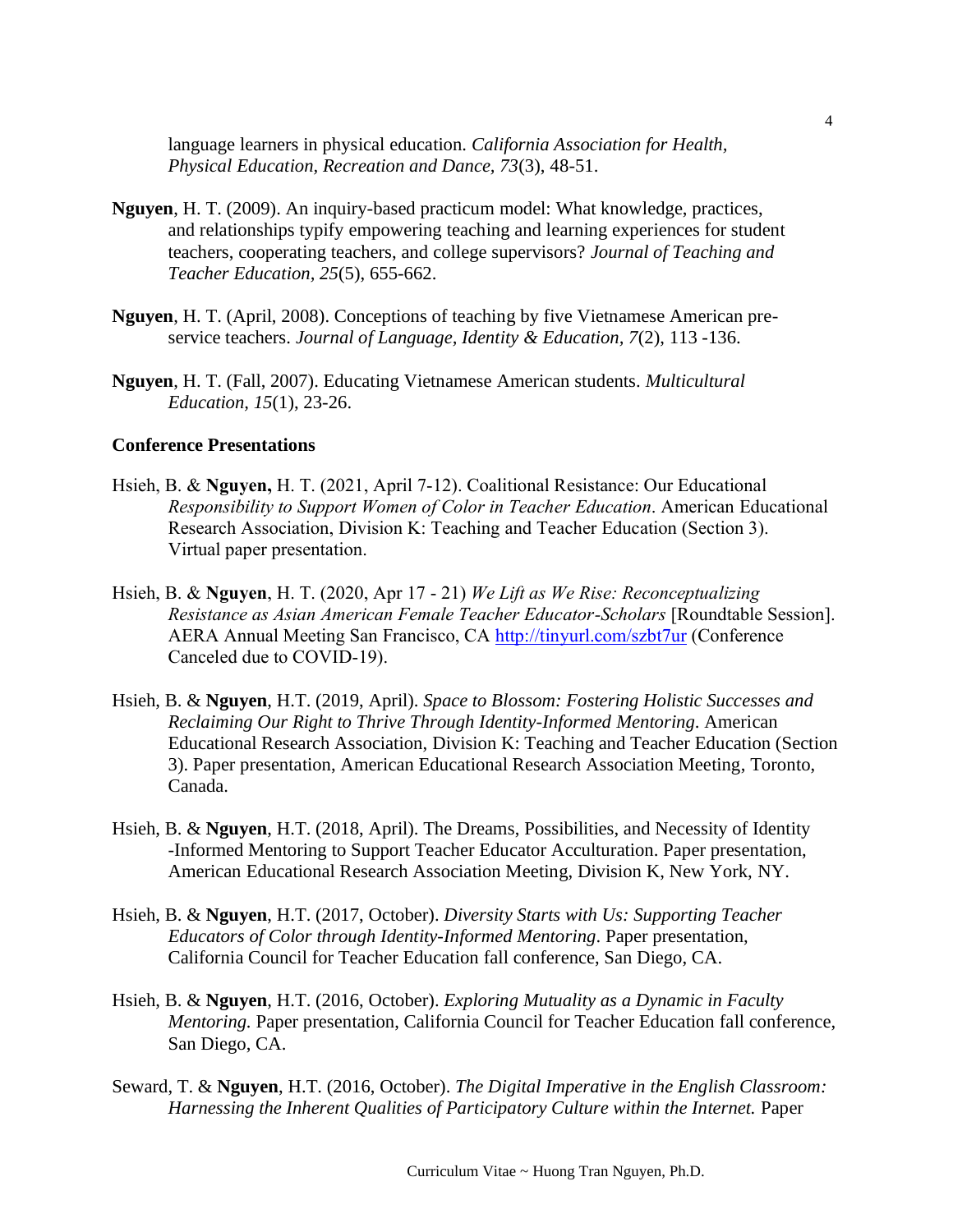presentation, California Council for Teacher Education fall conference, San Diego, CA.

- **Nguyen**, H.T. & Hankins, C. (2015, October). *Making the Western Expansion Come Alive for English Language Learners.* Paper presentation, California Council for Teacher Education fall conference, San Diego, CA.
- York, A. & **Nguyen,** H. T. (2015, October). *Joyful Chemistry: Adding the Element of Fun through Project Based-Learning and Cross-Curricular Learning*. Paper presentation, California Council for Teacher Education fall conference, San Diego, CA.
- **Nguyen,** H. T. & Hsieh., B. (2015, April). *Reciprocity of a Mentor-Mentee Teacher Education Faculty Relationship*. Paper presentation, American Educational Research Association Meeting, Self-Study SIG, Chicago, IL.
- **Nguyen,** H. T. & Rovetta, L. (2015, April) *Language, Culture, and Heritage Shape Teachers' Personal-Professional Identities*. Poster session presentation, American Educational Research Association Meeting, Chicago, IL.
- **Nguyen,** H. T., View, E., & York, A. (2014, October). *The Odd Couple: Making Connections between the Arts and Sciences. Examining the Role of Language, Culture, and Heritage in Shaping Teachers' Personal-Professional Identities.* Poster session presentation, California Council on Teacher Education fall conference, San Diego, CA.
- **Nguyen,** H. T., Rovetta, L., & Yeng, S. (2014, October). *Examining the Role of Language, Culture, and Heritage in Shaping Teachers' Personal-Professional Identities.* Poster Presentation, California Council on Teacher Education fall conference, San Diego, CA.
- **Nguyen,** H. T. (2014, April). *New Teaching and Learning Spaces: Becoming a Transformative Leader.* Paper presentation, California Council on Teacher Education spring conference, San Jose, CA.
- **Nguyen,** H. T. & Hsieh., B. (2014, April). *Co-Teaching Partnerships: New Teaching and Learning Spaces*. Paper presentation, California Council on Teacher Education spring conference, San Jose, CA.
- **Nguyen,** H.T.& Ratanasiripong, P. (2013, November). *Biofeedback intervention program to reduce stress and anxiety among secondary candidates in a teacher education program*. Paper presentation, California Council on Teacher Education fall conference, San Diego, CA.
- Hsieh, B. & **Nguyen**, H.T. (2013, November). *Erasing the Shadows, Embracing the Light: Re/visioning Multicultural Education.* Paper presentation, Association for Multicultural Education Annual Conference, Oakland, CA.

Hsieh, B. & **Nguyen**, H.T. (2013, November). *Regenerating the Field through Co-Teaching*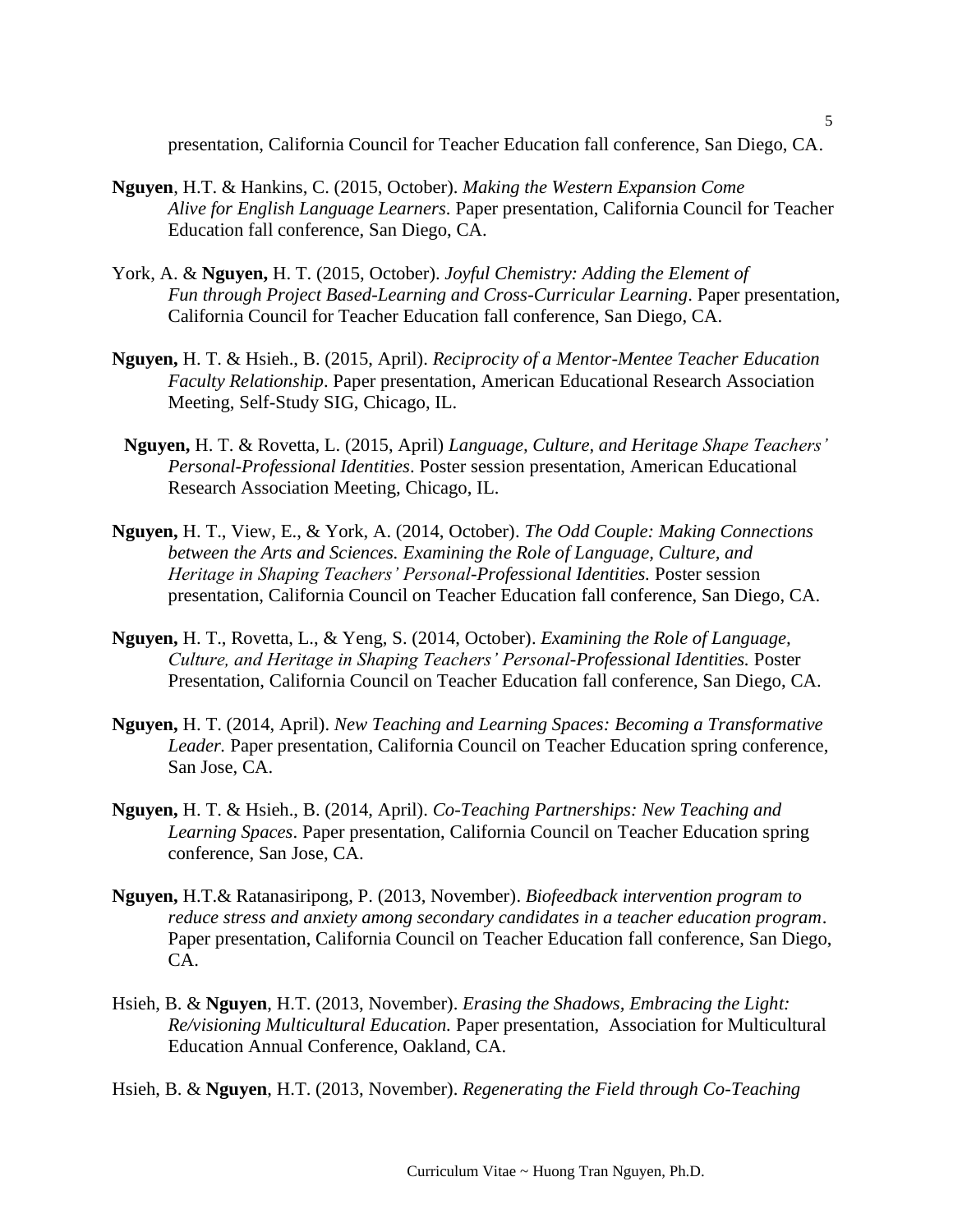*Partnerships: Reflections and Recommendations.* Paper presentation, California Council on Teacher Education fall conference, San Diego, CA.

- To, S. & **Nguyen,** H.T., & Ratanasiripong, P. (2013, November). *Regenerating the field by exploring race and white privilege in educational contexts*. Paper presentation, California Council on Teacher Education fall conference, San Diego, CA.
- Galvan, C. & **Nguyen,** H.T. (2013, November). *Implementing the responsibility model to create a bully-free environment: Implications for the classroom and beyond*. Poster session presented at the California Council on Teacher Education fall conference, San Diego, CA.
- **Nguyen,** H. T., Benken, B., Gomez-Zwiep, S., Hakim-Butt, K. (2013, April). *Professional development in higher education: Enhancing faculty's preparation of secondary teacher candidates for instructing English language learners*. Roundtable presentation, American Educational Research Association Annual Meeting, Division K Teaching and Teacher Education (Section 8): Teacher Professional Development: Impact on Teacher Practices and Student Learning), San Francisco, CA.
- Benken, B., Hakim-Butt, K., **Nguyen**, H. T., Gomez-Zwiep, S. (2013, April). *Impact of a multiyear program intervention: Meeting English language learners' needs by restructuring teacher education*. Paper presentation, American Educational Research Association Annual Meeting, Division K Teaching and Teacher Education (Section 2: Teaching of PK-12 Students in the Humanities and Other Content Areas), San Francisco, CA.
- Gomez-Zwiep, S., Benken, B., **Nguyen**, H. T., & Hakim-Butt, K. (2013, April). *Bridging barriers between higher education and K-12 settings: A collaborative professional development model for improving secondary EL instruction*. Poster session presentation, American Educational Research Association Annual Meeting, Division K Teaching and Teacher Education (School/University Collaborative Research SIG), San Francisco, CA.
- **Nguyen**, H. T., & Cortes, M. (2012, October). *Enhancing mathematics instruction for longterm English language learners in secondary schools.* Poster session presentation, California Council on Teacher Education fall conference, San Diego, CA.
- **Nguyen,** H. T., & Watanabe, M. (2012, October). *General and special education teacher collaboration in physical education: Ensuring success for English language learners with and without learning disabilities*. Poster session presentation, California Council on Teacher Education fall conference, San Diego, CA.
- **Nguyen**, H. T., Benken, B., Gomez-Zwiep, S., Hakim-Butt, K. (2012, January). *A professional development model for content faculty to effectively meet the needs of English language learners*. Paper proceedings, Hawaii International Conference on Education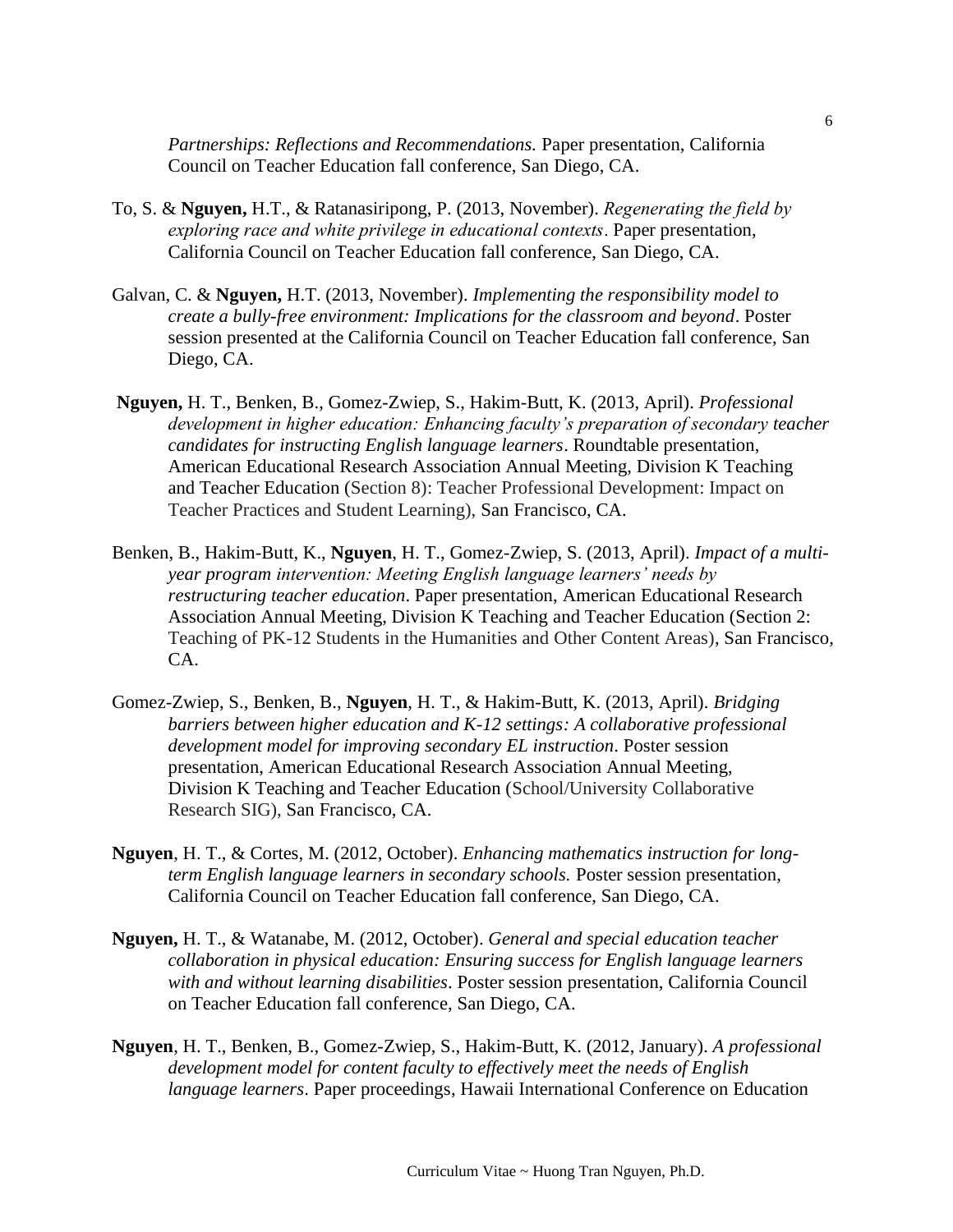conference, HI.

- **Nguyen**, H.T., & O'Brien, J. (2011, October). *Proposed model of professional dispositions in cross-cultural contexts*. Paper presentation, Comparative & International Education Society, Western Regional Meeting, Stanford University, School of Education, Palo Alto, CA.
- **Nguyen**, H. T., & Masunaga, H. (2011, April). Perceptions of English skills development: Comparison between Vietnamese students from the city and rural areas. Paper presentation, American Educational Research Association Annual Meeting, New Orleans, LA.
- Gomez-Zwiep, S., **Nguyen**, H.T., Benken, B., Hakim-Butt, K. (2011, April). *Addressing the needs of English language learners through professional development for content faculty and secondary candidates within a university-wide program.* Poster session presentation, American Educational Research Association Annual Meeting, Division K Teaching and Teacher Education (Section 7: Teacher Recruitment, Induction, Mentoring, and Retention for and from Diverse Communities and Contexts)**,** New Orleans, LA.
- **Nguyen**, H. T. & Masunaga (2010, October). *Student perceptions of English skills Development at a leading agricultural university in Vietnam*. Paper presentation, Comparative and International Society (CIES) Western Regional Conference, CSULB campus, Long Beach, CA.
- Benken, B., Gomez-Zwiep, S., Hakim-Butt, K. & **Nguyen**, H. T. (2010, October). *Preparing secondary teachers for a changing world: Using content-specific strategies and observations in courses on instructing English language learners*. Paper presentation, California Council on Teacher Education fall conference, San Diego, CA.
- Benken, B., Gomez-Zwiep, S., **Nguyen**, H. T., Hakim-Butt, K. (2010, May). *Preparing secondary teachers to educate English language learners: The necessity for contentspecific strategies and observations*. Paper presentation, American Educational Research Association Annual Meeting, Division K Teaching and Teacher Education, Denver, CO.
- **Nguyen**, H. T. (2009, June). *The critical role of socio-cultural factors in the education of English language learners in California's K-12 urban schools*. Panel presentation, K-12 Alliance/West Ed., K-8 Math and Science Staff Developer Training conference, Long Beach, CA.
- **Nguyen**, H. T., Hakim-Butt, K. Benken, B., & Zwiep, S. (2009, April). *Professional development in higher education: Enhancing teacher education programs for English language learners' success*. Paper presentation, American Educational Research Association Annual Meeting, Division K Teaching and Teacher Education, San Diego,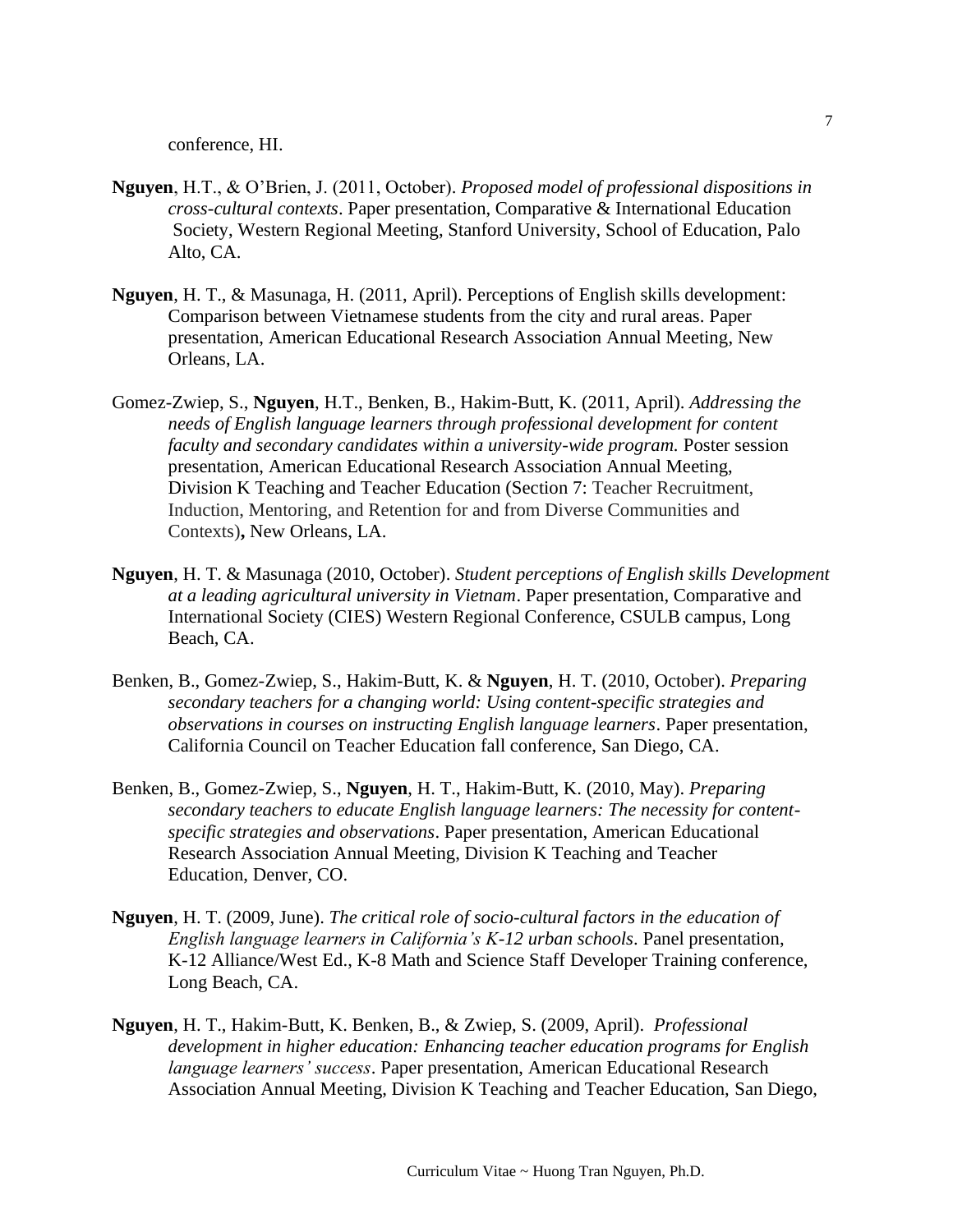- Gomez-Zwiep, S., Benken, B., **Nguyen**, H. T., & Hakim-Butt, K. (2008, October). *How can teacher education programs prepare candidates to address the needs of a culturally and linguistically diverse, global community*? Poster session presentation, California Council on Teacher Education fall conference, San Diego, CA.
- **Nguyen**, H. T. & Quynh, H. D. (2007, August). *Advocating for and living harmoniously with your gifted child*. Paper presentation, California Association for Asian and Pacific American Education Summer Institute, CSU Northridge, CA.
- **Nguyen**, H. T. (2007, February). *Five Vietnamese American teachers conceptualize teaching.* Session moderator and paper presenter, Second Annual Conference on Community-Based Teaching and Research: Diversity in California, San Jose, CA.
- **Nguyen**, H. T. & Lac, J. (2006, August). *Mentoring: A simple way to promote Asian teacher leadership development*. Panel session presentation, California Association for the Asian and Pacific American Education Summer Institute, CSU Northridge, CA.
- **Nguyen**, H. T., Huynh, T., Tran, J., Nguyen, T., & Hoang, E. (2006, August). *Through the eyes of the student teacher: It's more than just the experience.* Panel session presentation, California Association for Asian and Pacific American Education Summer Institute, CSU Northridge, CA.
- **Nguyen**, H. T. (2006, January) *Respect in the context of teaching: Case study of five Vietnamese American pre-service teachers*. Poster session presentation, Hawaii International Conference on Education, Hawaii, HI.
- **Nguyen**, H. T. (2005, August). *Respect: earned or unconditional? Five Vietnamese American pre-service teachers conceptualize teaching.* Paper presentation, California Association for Asian and Pacific American Education Summer Institute, CSU Northridge, CA.
- **Nguyen**, H.T. (2004, April). *What shapes the development of five foreign-born Vietnamese American pre-service teachers?* Paper presentation, American Educational Research Association Annual Meeting, Division K Teaching and Teacher Education, San Diego, CA.
- **Nguyen**, H. T. (2003, November). *Why so few Vietnamese American teachers in teaching?*  Paper presentation, National Council of Teachers of English (NCTE) winter conference, New Voices Program, U.C. Berkeley, CA.

### **PROFESSIONAL SERVICE**

#### **Reviewer**

*Teaching and Teacher Education*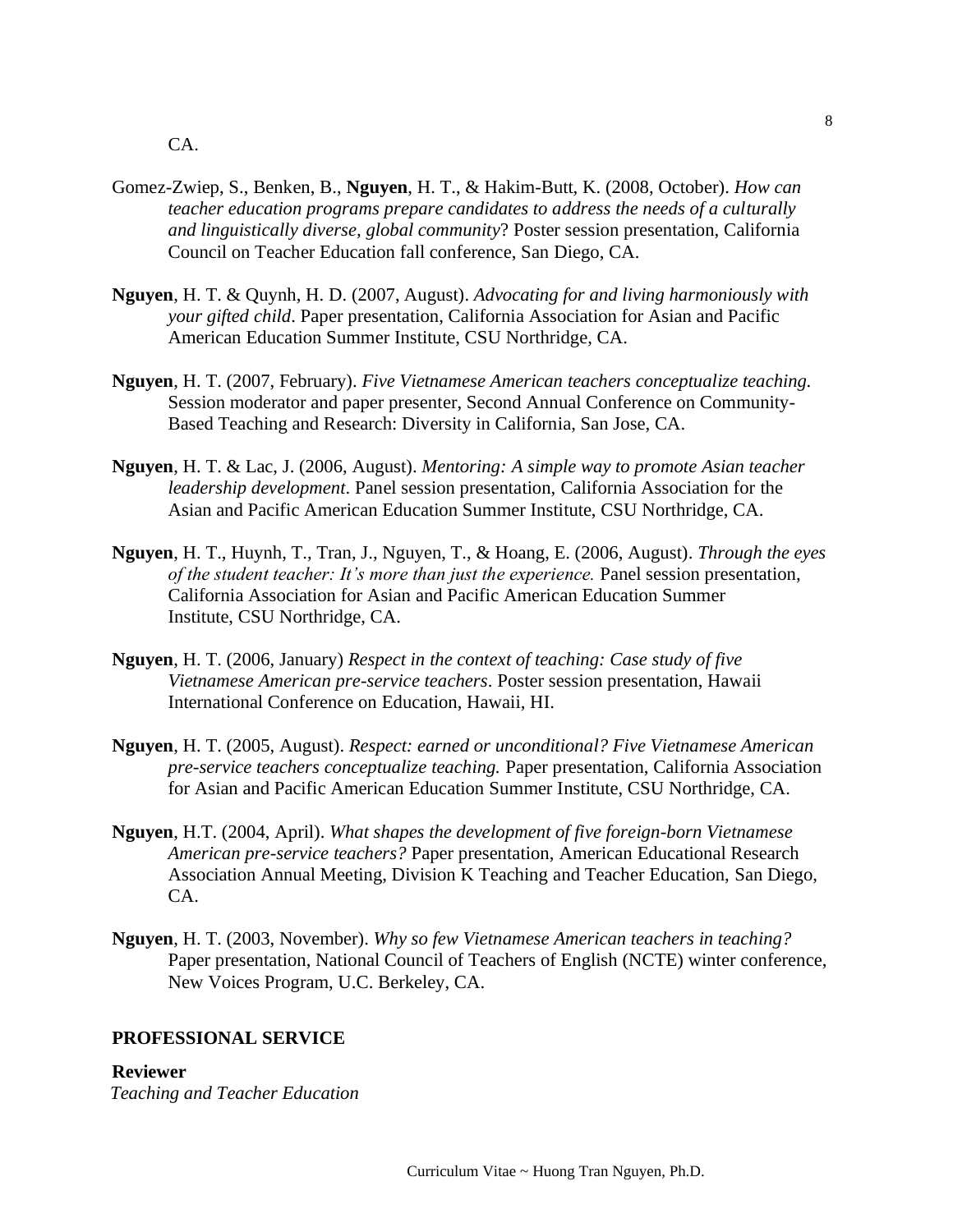*Multicultural Perspectives Oxford Bibliographies in Education Sociology of Race and Ethnicity* Review of Education, Pedagogy and Cultural Studies

# **CAMPUS SERVICE & GOVERNANCE ACTIVITIES**

# **University Service**

| 2018-19   | Member (alternate), University Summer Stipends                                                                                                                                                                                                                                                                                                                             |
|-----------|----------------------------------------------------------------------------------------------------------------------------------------------------------------------------------------------------------------------------------------------------------------------------------------------------------------------------------------------------------------------------|
| 2013-16   | Member (re-elected), CEPC                                                                                                                                                                                                                                                                                                                                                  |
| 2010-13   | Member, Curriculum and Educational Policies Council (CEPC)                                                                                                                                                                                                                                                                                                                 |
| 2012-13   | Chair, Teacher Preparation (Advisory body to Academic Senate and<br>subordinate to CEPC)                                                                                                                                                                                                                                                                                   |
| 2011-12   | Member, Teacher Preparation (Advisory body to Academic Senate and<br>subordinate to CEPC)                                                                                                                                                                                                                                                                                  |
| 2010-11   | Member, Program Assessment and Review Council Committee (PARC)                                                                                                                                                                                                                                                                                                             |
| 2006-2008 | Member, University Social Forecast on Increasing Diversity in Teaching                                                                                                                                                                                                                                                                                                     |
| 2004-2007 | Recruiter of under-represented students to teaching                                                                                                                                                                                                                                                                                                                        |
| 2004-2007 | Recruiter of Math and Science Initiative candidates                                                                                                                                                                                                                                                                                                                        |
| 1998-2003 | Member, The Long Beach K-16 Seamless Partnership between CSULB,<br>Long Beach City College, and Long Beach Unified School. Addressed the<br>Chancellor's challenge for CSUs to produce more teachers for public<br>schools. Participated in activities leading up to the blended teaching<br>credential pathways (ITEP, among others) to teaching across colleges at CSULB |

# **College Service**

| 2020-22 | Member Elect, RTP Committee                                          |
|---------|----------------------------------------------------------------------|
| 2020    | Chair, President's Award for Outstanding Faculty Committee           |
| 2019-20 | Member (replacing colleague on leave), Professional Review Committee |
| 2017-19 | Member Elect, Retention, Tenure, and Promotion Committee             |

and in seamless partnerships with school districts and community colleges.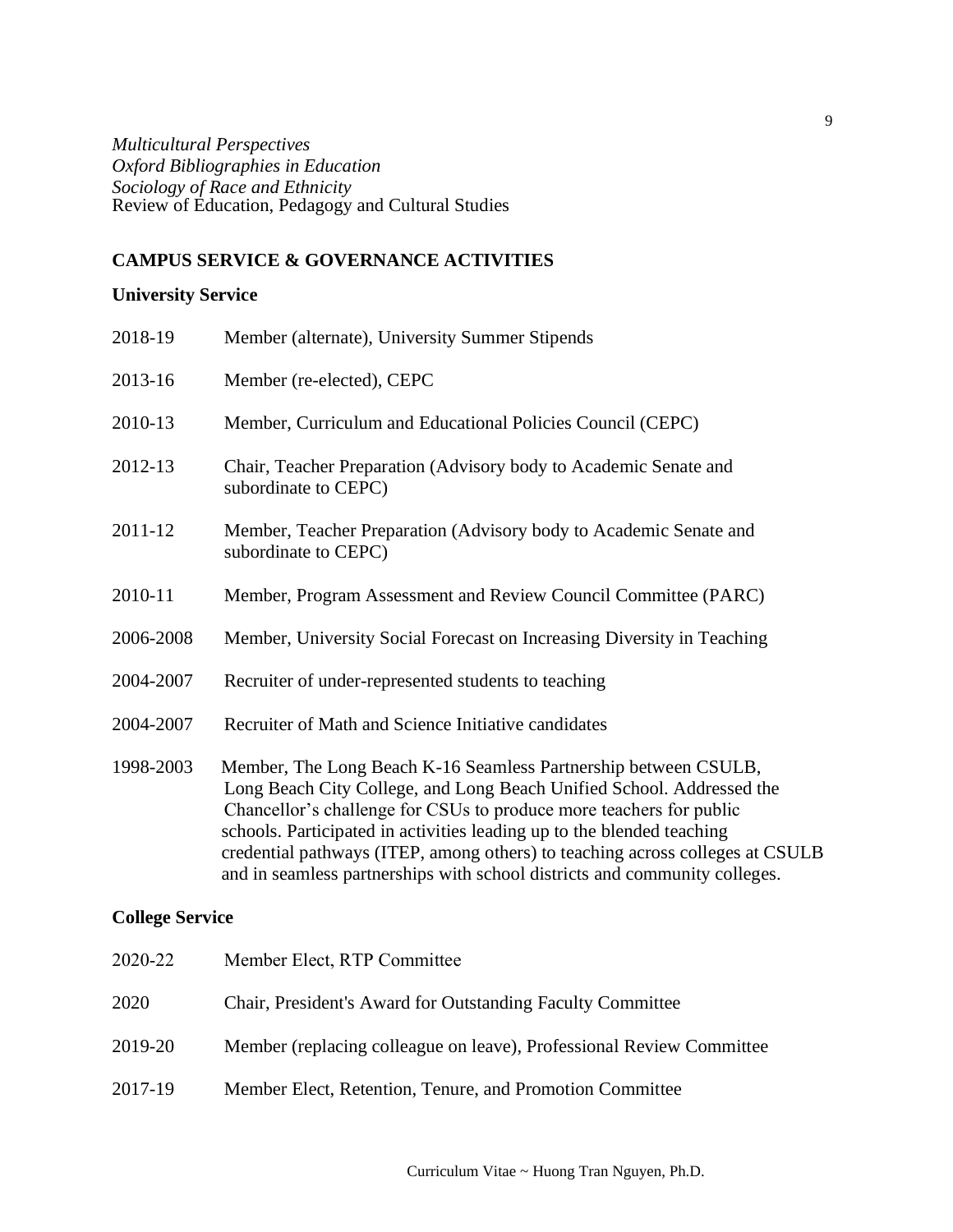| 2018-19   | Member Elect, Professional Review Committee                                                               |
|-----------|-----------------------------------------------------------------------------------------------------------|
| Sp 2017   | Member Elect (replacing colleague on leave), RTP                                                          |
| 2016-18   | Member, Committee on Endowments                                                                           |
| 2016      | Member, Search Committee, Math Education, Multiple Subject Credential<br>Program                          |
| 2015-16   | Chair, Faculty Council<br>Chair, Planning and Policy Sub-Committee<br>Member, Budget Sub-Committee        |
| 2014-15   | Chair Elect, Planning and Policy Sub-Committee<br>Member, Faculty Council<br>Member, Budget Sub-Committee |
| 2014-15   | Member, Professional Review Committee                                                                     |
| 2014-16   | Member, Committee on Endowments (formerly VMJ)                                                            |
| 2010-13   | Member, Closing the Achievement Gap (CCAG) Committee (CED Dean's<br>initiative)                           |
| 2011-13   | Member, Veffie Milstead Jones (VMJ) Committee                                                             |
| 2012-14   | Member, Student Affairs Committee                                                                         |
| 2012      | Member, Search Committee, Secondary Reading position, Single Subject<br><b>Credential Program</b>         |
| 2010-12   | Member, Nominations and Elections Committee                                                               |
| Sp 2009   | CED Faculty Representative, WASC Team                                                                     |
| 2008-10   | Member, Nominations and Elections Committee                                                               |
| 2008-10   | Member, Student Affairs Committee (formerly Scholarship Committee)                                        |
| 2004-06   | Member, Scholarship Committee<br>The Scholarship Committee changed its name to Student Affairs Committee. |
| 1998-2004 | Math and Science Initiative Recruiter, College of Education                                               |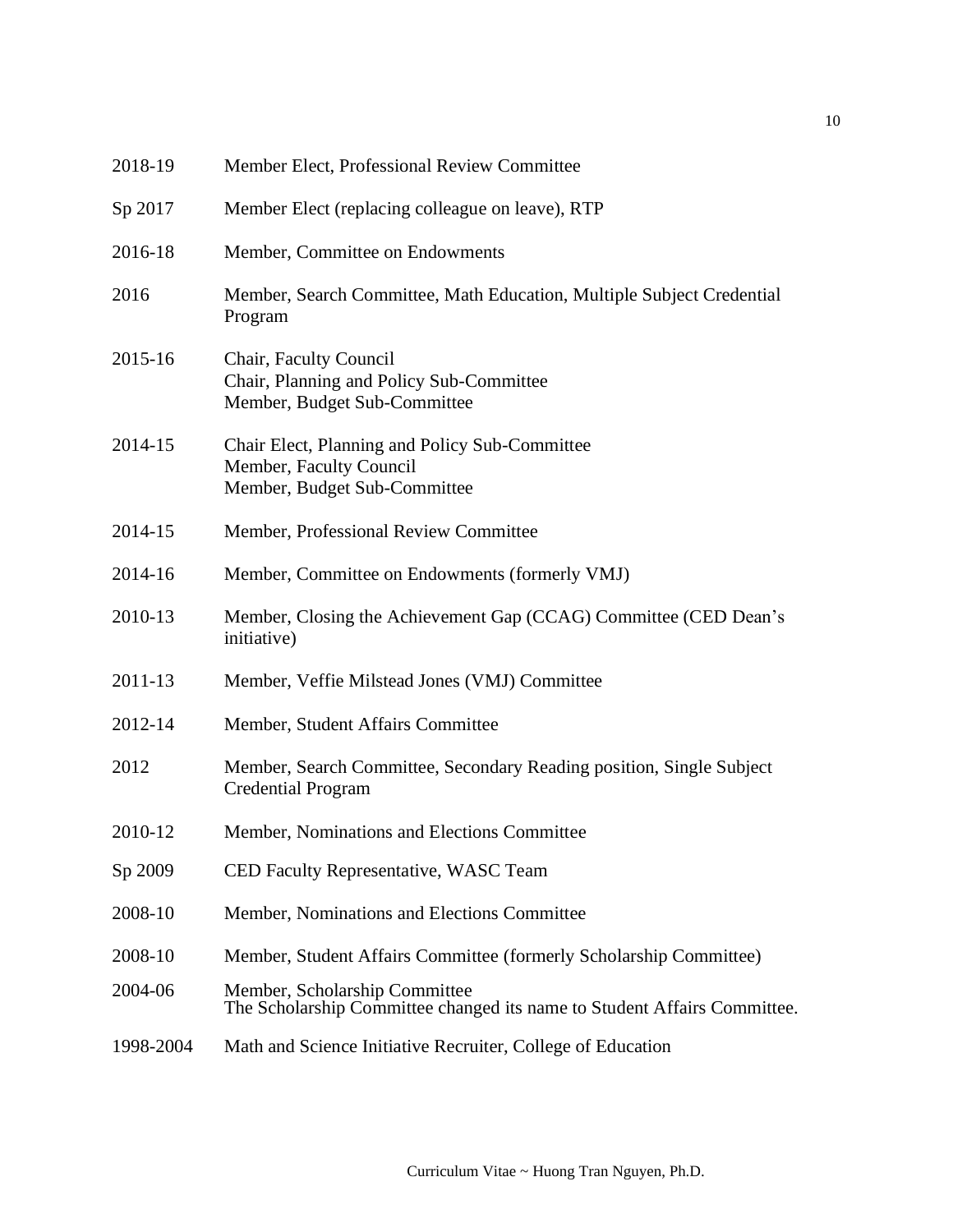# **Department Service**

| $2015$ -date  | Course Lead, EDSE 435 (Intercultural Education in U.S. Secondary Schools)                                                             |
|---------------|---------------------------------------------------------------------------------------------------------------------------------------|
| $2014$ -date  | Area Coordinator, EDEL 431 course (Cultural and Linguistic Diversity in<br>Schools)                                                   |
| $2004 - date$ | Course Equivalency Evaluator, EDSE 435 and EDEL 431                                                                                   |
| 2010-13       | Course Lead, EDSE 436 (Curriculum, Instruction, Assessment, and Classroom<br>Management)                                              |
| 2010-13       | Course Equivalency Evaluator, EDSE 436                                                                                                |
| 2010-13       | Chair, Admissions and Standards Committee                                                                                             |
| $2009$ -date  | Member, Assessment and Program Improvement Committee                                                                                  |
| 2009-10       | Chair, Chancellor's Implementation Improvement and Accountability Plan (IAP)<br>Initiative on English language learner related issues |
| 2004-10       | Member, Admissions and Standards Committee                                                                                            |
| 2005-08       | Chair, Ad Hoc Lottery Committee                                                                                                       |
| 2004-07       | Member, Curriculum Committee                                                                                                          |
| 2004-07       | Member, Field Experiences Committee                                                                                                   |

# **Service to the Profession**

# **Mentoring Faculty**

| $2019$ -date         | Mentor/Facilitator, New Faculty Success Group for the College                                                |
|----------------------|--------------------------------------------------------------------------------------------------------------|
| 2010-2019            | Mentor (unofficial), Tenure-Track faculty, Multiple and Single Subject Credential<br>Programs                |
| 2004-2019            | Mentor (unofficial), Adjunct faculty, Multiple and Single Subject Credential<br>Programs                     |
| $2005 - 08$          | Member, California Commission on Teacher Credentialing<br><b>Bilingual Certification Advisory Work Group</b> |
| Spring-<br>Fall 2007 | President-Elect, California Association for Asian and Pacific American<br>Education                          |
| 2004-07              | Secretary, California Association for Asian and Pacific American<br>Education                                |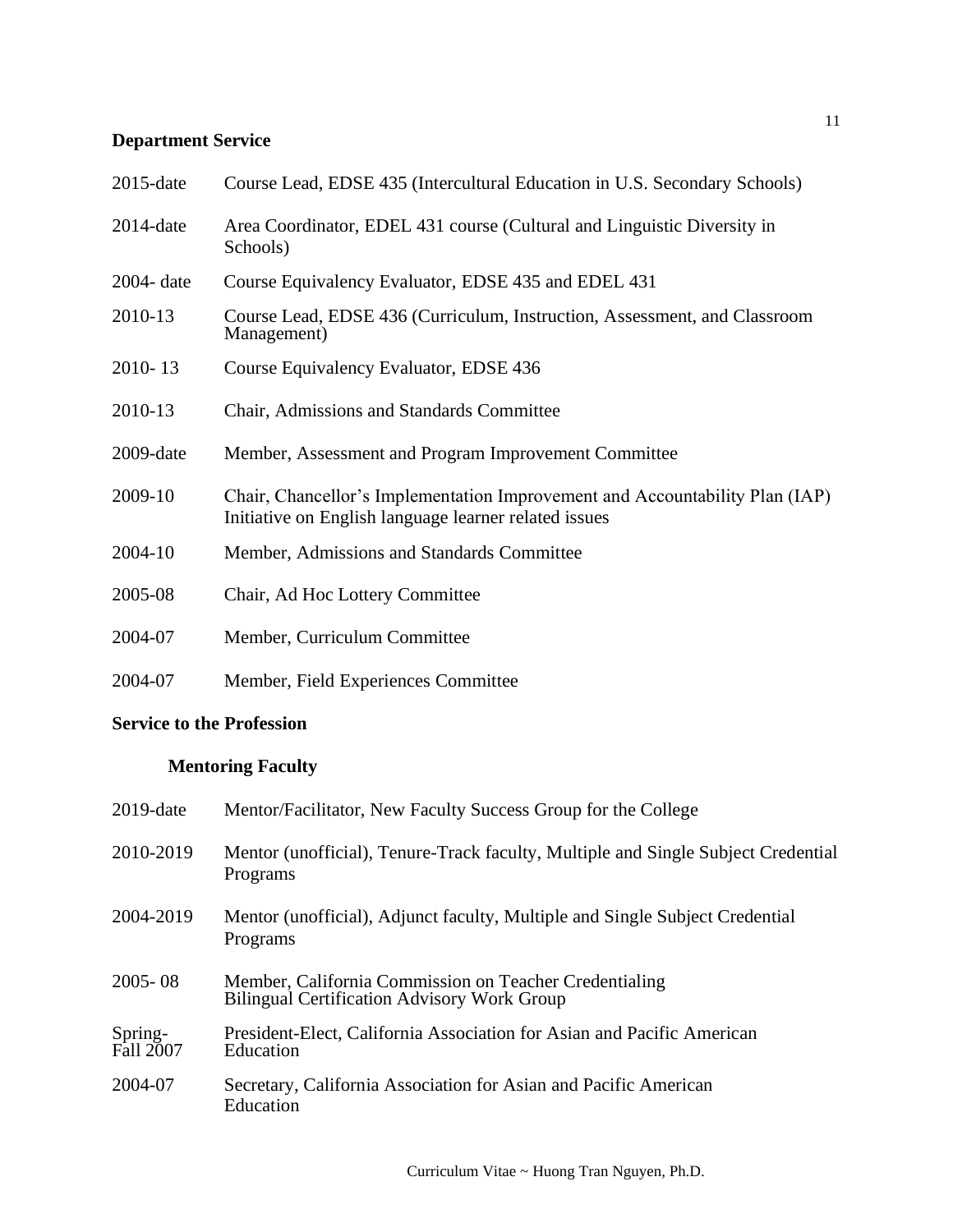| $Spring-$<br><b>Fall 2007</b> | Member, National Evaluation Systems (NES) Validity Study Advisory<br>Panel    |
|-------------------------------|-------------------------------------------------------------------------------|
| 2004-07                       | Secretary, California Association for Asian and Pacific American<br>Education |
| 2005-06                       | Member, California Commission on Teacher Credentialing                        |
| 2003                          | Member, The Long Beach Education Partnership, Campus Compact site             |

# **CURRICULUM DEVELOPMENT**

| Sp & Fall<br>2020 | Course Review Lead, EDSE 435 (Intercultural Education in U.S. Secondary<br>Schools)                                                                                                                                                                                                                                                                                                                                                                                                                                                               |
|-------------------|---------------------------------------------------------------------------------------------------------------------------------------------------------------------------------------------------------------------------------------------------------------------------------------------------------------------------------------------------------------------------------------------------------------------------------------------------------------------------------------------------------------------------------------------------|
|                   | Led EDSE 435 faculty team in the process of: 1) Enhancing and refining tenets of<br>CRP and MCE across course sections; 2) Revising the Clinical Practice Module<br>(for virtual instruction $& 15$ -hour video observations); and 3) Revising and<br>calibrating scoring rubric of Signature Assignment in preparation for accreditation                                                                                                                                                                                                         |
| 2019              | Course Review Lead, EDSE 435 (Intercultural Education in U.S. Secondary<br>Schools)<br>Led EDSE 435 faculty team in the process of: 1) Preliminary discussion<br>and incorporating (on pilot basis) tenets of culturally responsive pedagogy (CRP)<br>and multicultural education (MCE) across course sections in readings and<br>assignments; 2) Revising scoring rubric for the Clinical Practice Module; and 3)<br>Revising Scoring rubric for the Signature Assignment                                                                        |
| 2017              | Curriculum Review Lead, EDEL 431 (Cultural and Linguistic Diversity<br>in Schools), and co-lead in EDEL 300 (Cultural and Linguistic Diversity in<br>Schools for ITEP pathway), Second revision of Standard Course Outline, Student<br>Learning Outcomes, in alignment with the California Commission for Teacher<br>Credentialing (CCTC) new Common Core Standards, and criteria set by the<br>Council for the Accreditation of Educator Preparation (CAPE)                                                                                      |
| 2017              | Course Review Lead, EDSE 435 (Intercultural Education in U.S. Secondary<br>Schools)<br>In alignment with the California Commission for Teacher Credentialing (CCTC)<br>new Common Core Standards and criteria set by the Council for the Accreditation<br>of Educator Preparation (CAPE), led EDSE 435 faculty team in the process of<br>revising: 1) Preliminary General Education Single Subject Program Standards<br>Course Matrix; and 2) Clinical Practice Module (in-person 15-hour content<br>classroom observations in secondary schools) |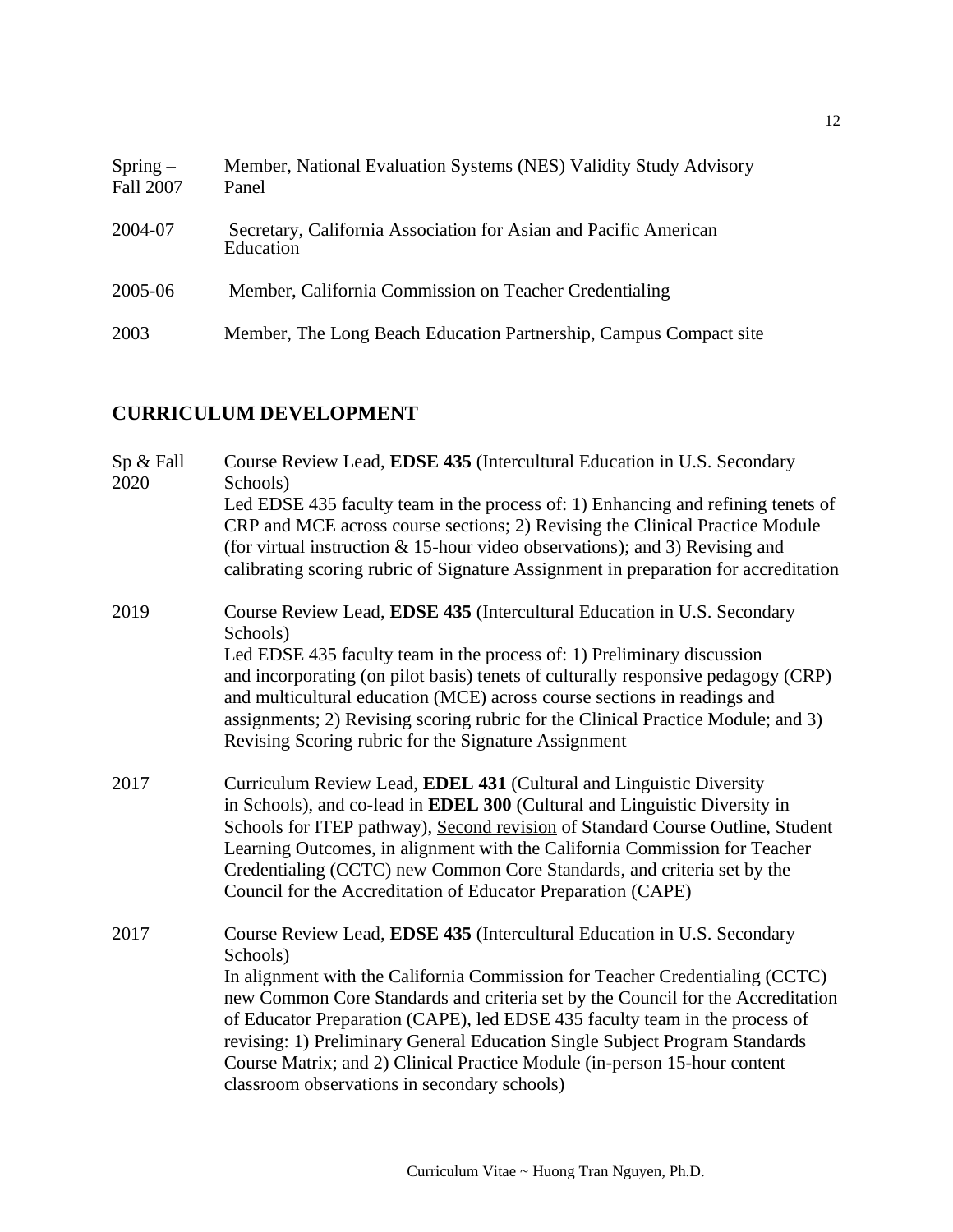| $2015$ -date           | Course equivalency petition reviewer, EDSE 435 (Intercultural Education in U.S.<br>Secondary Schools)                                                                                                                                                                                                                                                                                                                     |
|------------------------|---------------------------------------------------------------------------------------------------------------------------------------------------------------------------------------------------------------------------------------------------------------------------------------------------------------------------------------------------------------------------------------------------------------------------|
| 2014                   | Faculty Consultant, UDCP 402 ((Equity, Access, and Inclusive Education), new<br>course for Dual Credential ITEP teacher candidates. Evaluated proposal<br>rationale for course offering and possible overlapping areas with EDEL 300 and<br><b>EDEL 431</b>                                                                                                                                                               |
| Summer-<br>Spring 2008 | Developer, Custom Text (select chapters from 7 other textbooks) for <b>EDSE 436</b><br>(Curriculum, Instruction, Assessment, and Classroom Management). Since no<br>single published text in the market contains all four components for this course,<br>I worked with the Pearson publishing editor on this semester-long project to<br>produce a custom edition, which was adopted by tenure-track and adjunct faculty. |
| 2014                   | Curriculum Review Lead Faculty, <b>EDEL 431</b> , Revision of Standard Course<br>Outline, Student Learning Outcomes, in alignment with the California<br>Commission for Teacher Credentialing standards, and in preparation for the<br>National Council for Accreditation of Teacher Education (NCATE)                                                                                                                    |
| 2013                   | Curriculum Review Lead Faculty, <b>EDSE 435</b> (Intercultural Education in U.S.<br>Secondary Schools), Revision of Standard Course Outline, Signature Assignment,<br>in alignment with CCTC standards, and in preparation for the National Council<br>for Accreditation of Teacher Education (NCATE)                                                                                                                     |

# **TEACHING**

# **Courses Taught (Multiple Subject Credential Program & ITEP Pathway)**

| <b>EDEL 572</b> | Student Teaching in Linguistically and Culturally Diverse       |
|-----------------|-----------------------------------------------------------------|
|                 | <b>Classrooms</b>                                               |
| <b>EDEL 540</b> | Advanced Studies in Teaching Language Arts/Reading in Diverse   |
|                 | Classrooms                                                      |
| <b>EDEL 530</b> | Intercultural Education: US and Global Dimensions               |
| <b>EDEL 431</b> | Cultural and Linguistic Diversity in Schools (undergraduate and |
|                 | post-baccalaureate credential students)                         |
| <b>EDEL 380</b> | Teaching in a Democratic Society                                |
| <b>EDEL 300</b> | Cultural and Linguistic Diversity in Schools (Multiple subject) |
|                 | credential students), ITEP pathway                              |
| <b>EDEL 100</b> | Introduction to Teaching and Learning in Contemporary           |
|                 | Classrooms, ITEP pathway                                        |

# **Courses Taught (Single Subject Credential Program)**

**EDSE 435**: Intercultural Education in U.S. Secondary Schools (postbaccalaureate and master's credential students), SSCP program